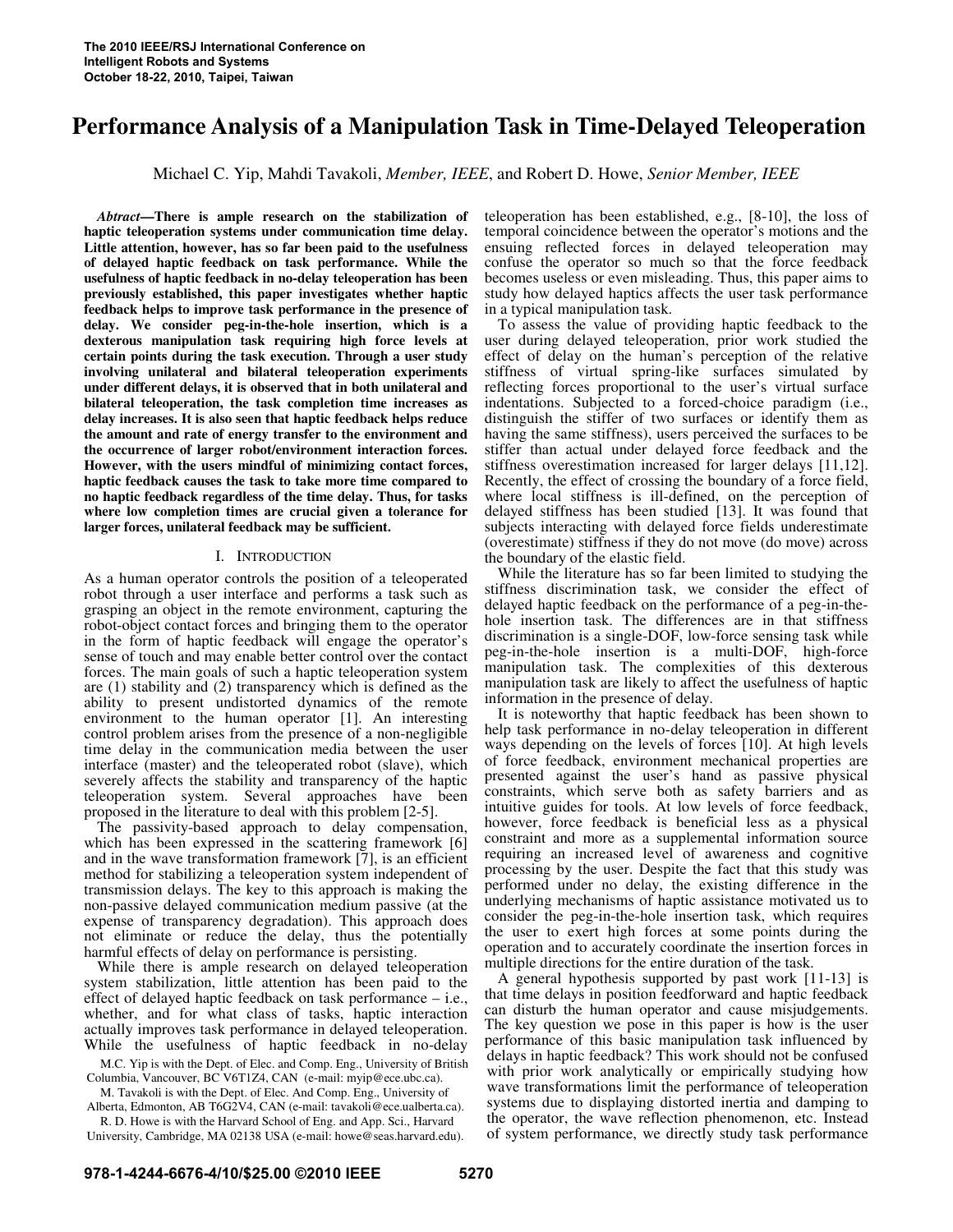(user performance) under delayed haptic feedback through teleoperation experiments done by a pool of human subjects.

The main contribution of the paper is studying the combined effects of time delay and feedback modality on task performance. Past user studies have looked at either the effect of haptic feedback on task performance in the absence of delay, or at the effect of various delays on task performance in the absence of haptic feedback (i.e., onedimensional comparisons). In this paper, however, our twodimensional comparison of task performance is carried out across both various modalities (haptic feedback and no haptic feedback) and various delays.

This paper is organized as follows. In Section 2, we describe the experimental setup including the teleoperation system and how it is stabilized under time delay. Section 3 describes the experiments protocole when users executed a peg insertion task under various delays and explains how the task was segmented and evaluated in terms of performance. Section 4 presents the results such as the effect of delay on task completion time and the effect of feedback modality on the energy transfer to the environment. Section 5 discusses the results, and Section 6 includes concluding remarks.

#### II. EXPERIMENTAL SETUP

Two PHANToM Premium 1.5 devices (SensAble Technologies, Inc., Woburn, MA, USA) were used, one as the master device and one as the slave device. Figure 1 shows the experimental setup. On the master side, the user manipulates the first PHANToM robot and the motion commands are transmitted to the slave side through a delayed communication channel. On the slave side, an aluminum cylindrical peg is attached to the endpoint of the second PHANToM robot, which is placed next to an aluminum block with a cylindrical hole slightly larger than the peg. The interaction forces between the peg (i.e., the slave robot endeffector) and the hole are transmitted back to the master side through a similar delayed communication channel. A standard video camera is aimed 45 degrees downwards at the slave-side environment (i.e., the peg and the hole), capturing a video feed of the workspace and streaming it to the operator. The video feed is designed to suffer from the same delays as the motion commands and the force feedback.

Peg-in-the-hole setups are generally characterized using a precision value

$$
I = \log_2(d_H/(d_H - d_P))
$$
 (1)

where  $d_H$  is the diameter of the hole and  $d_P$  is the diameter of the peg. The parameters of our peg-in-the-hole setup are  $d_H$  = 18.38 (mm),  $d_P = 18.60$  (mm), peg height  $h = 52$  (mm), and hole tilt angle  $\theta = 21$ (deg). The precision value of our experiment is  $I = 1.922$ . Other studies used precision values within the same order of magnitude [14]. the same order of magnitude [14].

We used the passivity-based wave variable method [7] for stabilizing the master-slave system under time delay. A pair of wave variables *(u,v)* is defined based on a pair of standard power variables, i.e., velocity and force *(V,F)*, by

$$
u = (bV + F)/\sqrt{2b}
$$
,  $v = (bV - F)/\sqrt{2b}$  (2)

The characteristic wave impedance *b* is a positive constant and must be tuned in order to trade off the speed of motion for the levels of force feedback [7]. In general, when the wave impedance is decreased (increased), force levels are lower (higher) and the system shows less (more) damping to the operator. In the experimental setup, we tuned the wave impedance value through trial and errors aimed at achieving both easy motion (low damping) when the slave is in free space and high levels of force feedback when the slave is in contact with an environment.

 Interestingly, using a pair of such wave transforms at the two ends of a delayed communication channel can make it passive. Such a "passivated" (delay-compensated) channel guarantees the stability assuming the remote environment and the operator display passive behaviors.

In this paper, the communication delay  $T_d$  has been assumed to be constant and equal in both directions (even though the assumption of equal forward and backward delays is not necessary for ensuring passivity). The resulting control architecture with the delay-compensated channel and using the position error-based (PEB) controller is shown in Figure 2. As can be seen, the PEB controller does not use any force sensor measurements and merely tries to minimize the difference between the (delayed) master position/velocity and the slave position/velocity, thus reflecting a force to the user once the slave makes contact with an object.

#### III. PROCEDURE

There are two study variables that characterize our peg-inthe-hole experiments: teleoperation modality (unilateral or without haptic feedback; bilateral or with haptic feedback), and delay  $(0; 100; 200; 500 \text{ ms})$  – this spans the range typically encountered in current teleoperation systems. The delay values are for unidirectional communication, and therefore, round-trip signals experience double the delay time. The video stream from the slave side to the master side lags by the delay amount, too.

Eight adult subjects (six male and two female; average age of 28) with little past exposures to haptic feedback participated in the experiments. Peg-in-the-hole insertion under each modality/delay pairing (i.e., eight different experimental conditions) was performed twice by each subject. Therefore, the total number of trials was *N*=128 (sixteen trials for each experimental condition). The order in which modality/delay pairings were presented to a subject was randomized in order to minimize the effect of learning.<br>  $\frac{1}{100}$ 



Figure 1. The teleoperated robot and the peg/hole setup (a), and the user interface (b).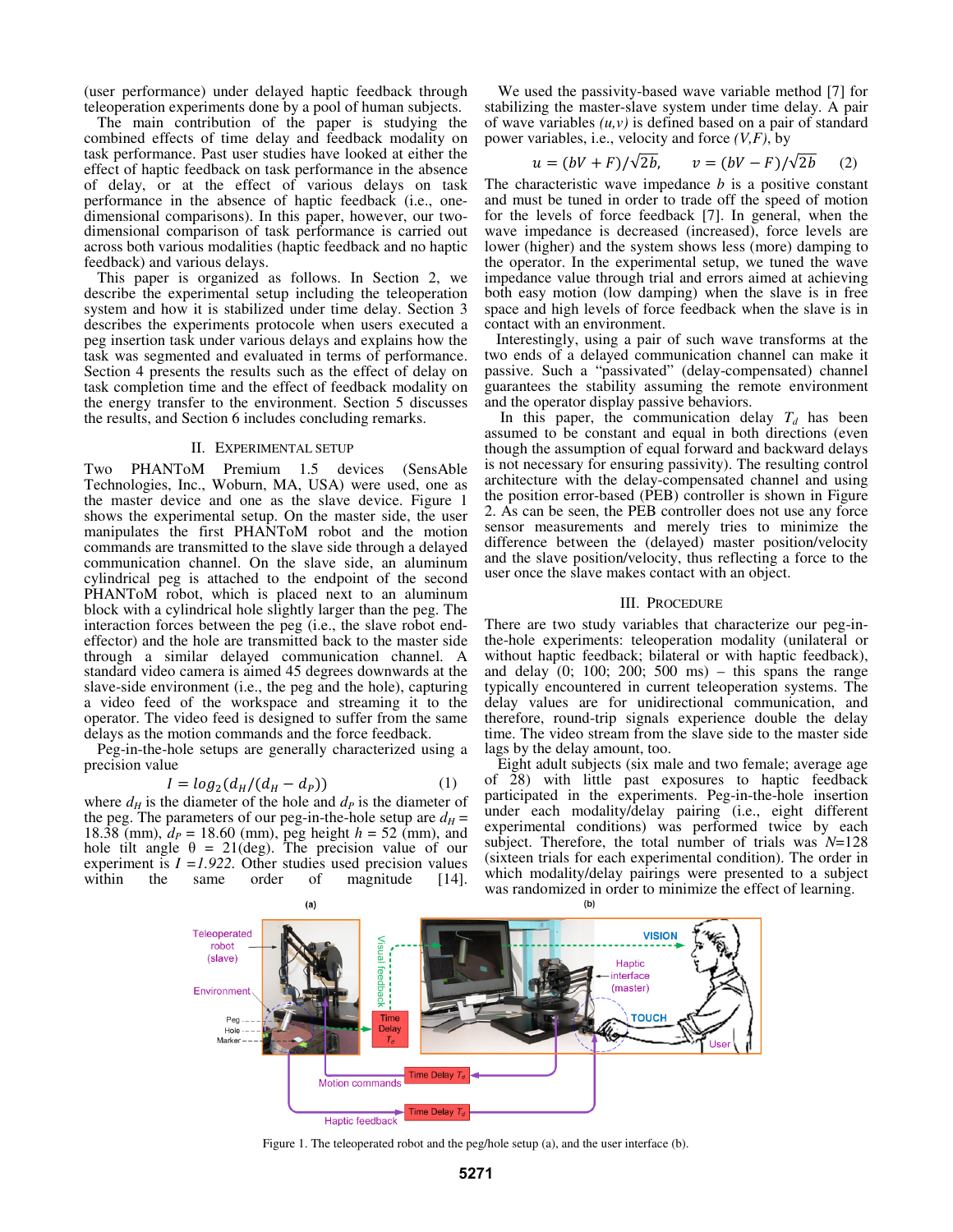Before the experiments, subjects were given a few practice trials (covering the entire range of delays for both feedback modalities) to familiarize themselves with the operation of the master-slave system and the execution of the task. In each trial, the master and slave positions and the task completion time were recorded, and forces in 3D space were computed. The subjects were asked at the beginning of experiments to minimize the levels of contact forces as well as the task completion times.



Figure 2. Passivity-based, delay-compensated PEB teleoperation system.

#### *A. Task Sequence and Segmentation*

A peg-in-the-hole run started when the peg was inside the hole and consisted of the following four *subtasks*:

- 
- 1. Retract the peg from the hole,<br>2. Move to a distant position, ta Move to a distant position, tap a marker, return the peg to the hole entrance,
- 3. Align the peg with the hole, and
- 4. Insert the peg into the hole.

The distant position, about 40mm from the hole, was used to separate peg retraction from peg alignment. After the eight participants completed the experiments and all data was gathered, data segmentation was performed by determining the radial distances of the peg from three points: a start location (determined when the peg is fully inside the hole), a far-off location (determined when the peg touches a marked position far from the hole), and an alignment location (determined when the peg is aligned prior to insertion). When the trajectory of the peg leaves one point's radial vicinity, it enters a new subtask. Out of the four subtasks listed above, we were only concerned about the retraction, alignment, and insertion subtasks. The segmentation of a sample trajectory is shown in Figure 3, showing the alignment effort of the operator.



Figure 3. Segmentation of a 3D trajectory (shown in three dimensions).

### *B. Performance Measures*

We considered the following metrics of performance of the task under different experimental conditions:

 *Completion Time*: Times were saved for subtasks (extraction/alignment/insertion) and the entire task.

 *Sum of Squared Forces and Average Sum of Squared Forces:* The sum of squared forces (SOSF) is used to give an absolute measure of the force interactions between the slave and the environment. We are also interested in the average sum of squared forces as it gives an indication of the rate at which forces are being applied to the environment. If  $|F|$  is the absolute force magnitude and *n* is the number of data samples, we have:

$$
SOSF = \sum_{i=1}^{n} |F|^2
$$
(3)  
 
$$
ASOSF = \frac{1}{n} \sum_{i=1}^{n} |F|^2
$$
(4)

Both SOSF and ASOSF can also show the amount and rate of effort required by the operator to perform the task.

 *Force Histograms*: Force histograms show the frequency of occurrence of different force levels, and are effective in showing how forces and completion times interact.

# IV. RESULTS

Figure 4 shows the mean time required to complete each subtask under different delays. Regardless of the teleoperation modality, the task completion times for all subtasks increase as delay increases, with overall task completion times increasing from 14.3 s to 34.1 s (unilateral) and from 18.9 s to 39.7 s (bilateral) as the delay increases from 0 to 500 ms. When the users are given haptic feedback, the completion times increase by about 5 s compared to the unilateral mode for all delays levels. This is due to the fact that, during the insertion and extraction phases, force feedback increases the times by approximately 2 to 3 s at each delay level. In order to determine the statistical significance of the results, a two-tailed student *t*-test was used to obtain a probability that the null hypothesis is true (*t*test for retraction:  $p_0 = 0.00098$ ,  $p_{100} = 0.0012$ ,  $p_{200} = 0.0023$ ,  $p_{500} = 0.042$ ; *t*-test for insertion:  $p_0 = 0.052$ ,  $p_{100} = 0.076$ ,  $p_{200}$  $= 0.030$ ,  $p_{500} = 0.00011$ ). In contrast, alignment times (Figure 4b) do not show a significant difference between unilateral and bilateral control for all delays (t-test for alignment:  $p_0 =$ 0.62,  $p_{100} = 0.71$ ,  $p_{200} = 0.65$ ,  $p_{500} = 0.36$ ), so haptic feedback or the lack of it does not significantly affect the time required to align the peg with the hole.

Figure 5 shows the task completion time and its standard error at each delay across the two teleoperation modalities. Note that Figures 5a-d essentially display the same results as in Figure 4 but in a different way.

The standard errors in Figure 5 have been normalized with the mean completion time of the specific subtask. We can see that during alignment (Figure 5f) and regardless of teleoperation modality, the standard errors decrease as the delay increases, indicating that the time required to complete the alignment subtask becomes less variable across different subjects. This means that the users are able to perform the alignment task more consistently than the other subtasks. This trend is not apparent for retraction and insertion subtasks (Figure 5e and 5g).

Figure 6a-d shows the the sum of squared forces (SOSF) at each delay. To compare these results, we performed an analysis of variance (ANOVA) to determine the statistical significance across delays. Results show that the presence of haptic feedback reduces the SOSF at each delay. In addition, it effectively stabilizes the SOSF from changing significantly as the delay increases (ANOVA across delays: *F = 1.3028, p = 0.2834*). In comparison, unilateral feedback does show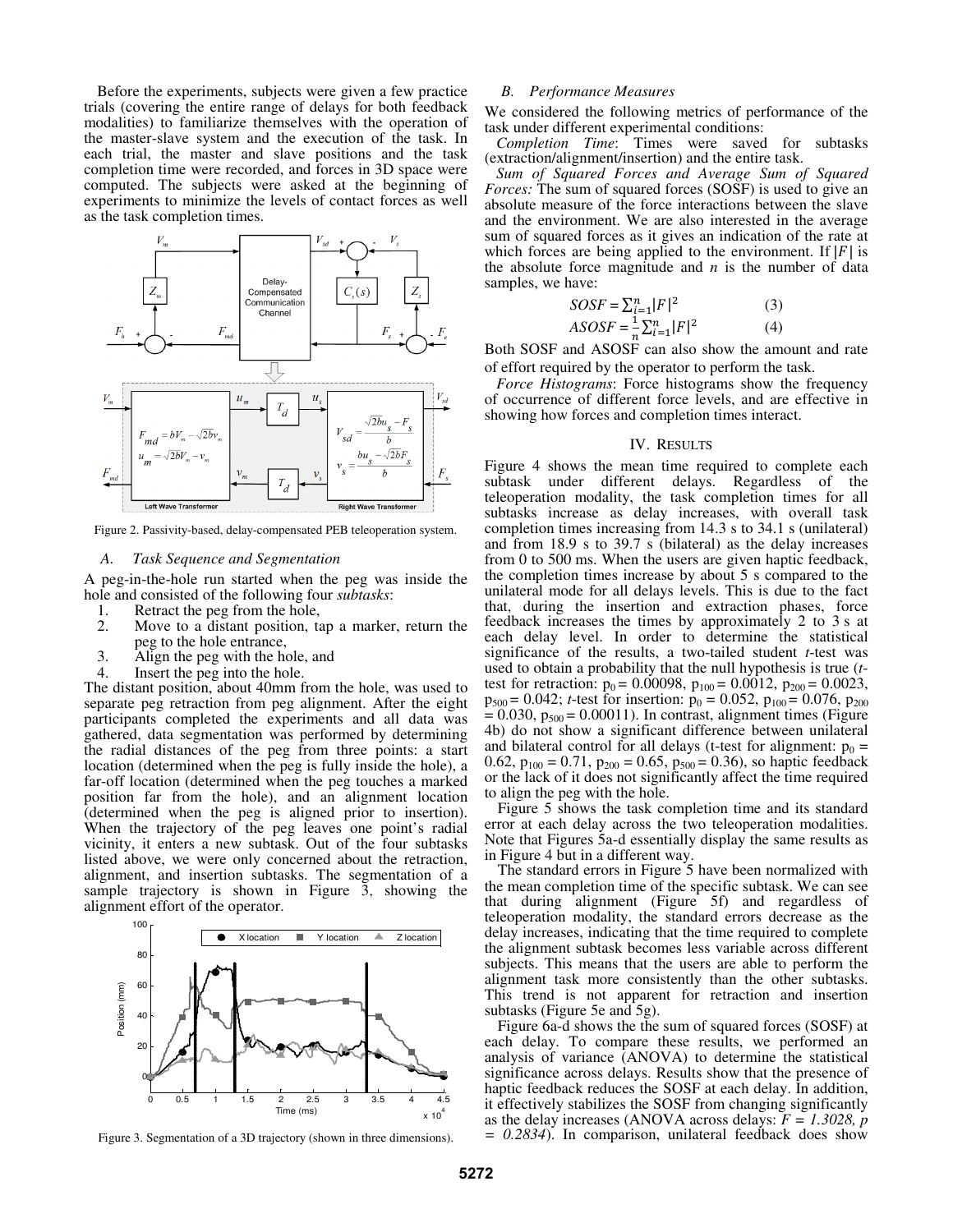significant increases in sum of squared forces as the delay increases (ANOVA across delays: *F = 3.5462, p = 0.0206*).

We normalize the sum of squared forces by time in order to obtain an average sum of squared forces (ASOSF) value. Figure 7a-d show that unilateral teleoperation causes more forces on average to be exerted on the environment compared to bilateral teleoperation. Bilateral teleoperation maintains a nearly constant ASOSF across delays (ANOVA across delays:  $F = 0.6461$ ,  $p = 0.5889$ ). However, contrary to the delay-dependant SOSF for unilateral teleoperation, the ASOSF for unilateral teleoperation does not increase as significantly across delays (ANOVA across delays: *F = 0.4037, p = 0.7509*). It was also observed (although not shown here) that the standard errors for unilateral teleoperation were generally higher than for bilateral

teleoperation, indicating that the variance in the ASOSF is higher when the subject is only provided unilateral feedback. Figure 8 shows the force histogram distributions for all delays. During alignment (Figure 8b), the addition of haptic feedback does not significantly change the force distribution. However, bilateral teleoperation results in fewer occurrences of high force values across all delays during retraction and insertion. Unilateral feedback induces large forces more often but also fewer small forces due to its faster completion time. For retraction and insertion, while the general shapes and peaks of unilateral force distributions do not significantly change as the delay increases, the peaks of bilateral force distributions show an increase in occurrence as the delay increases (Figure 8a,c).

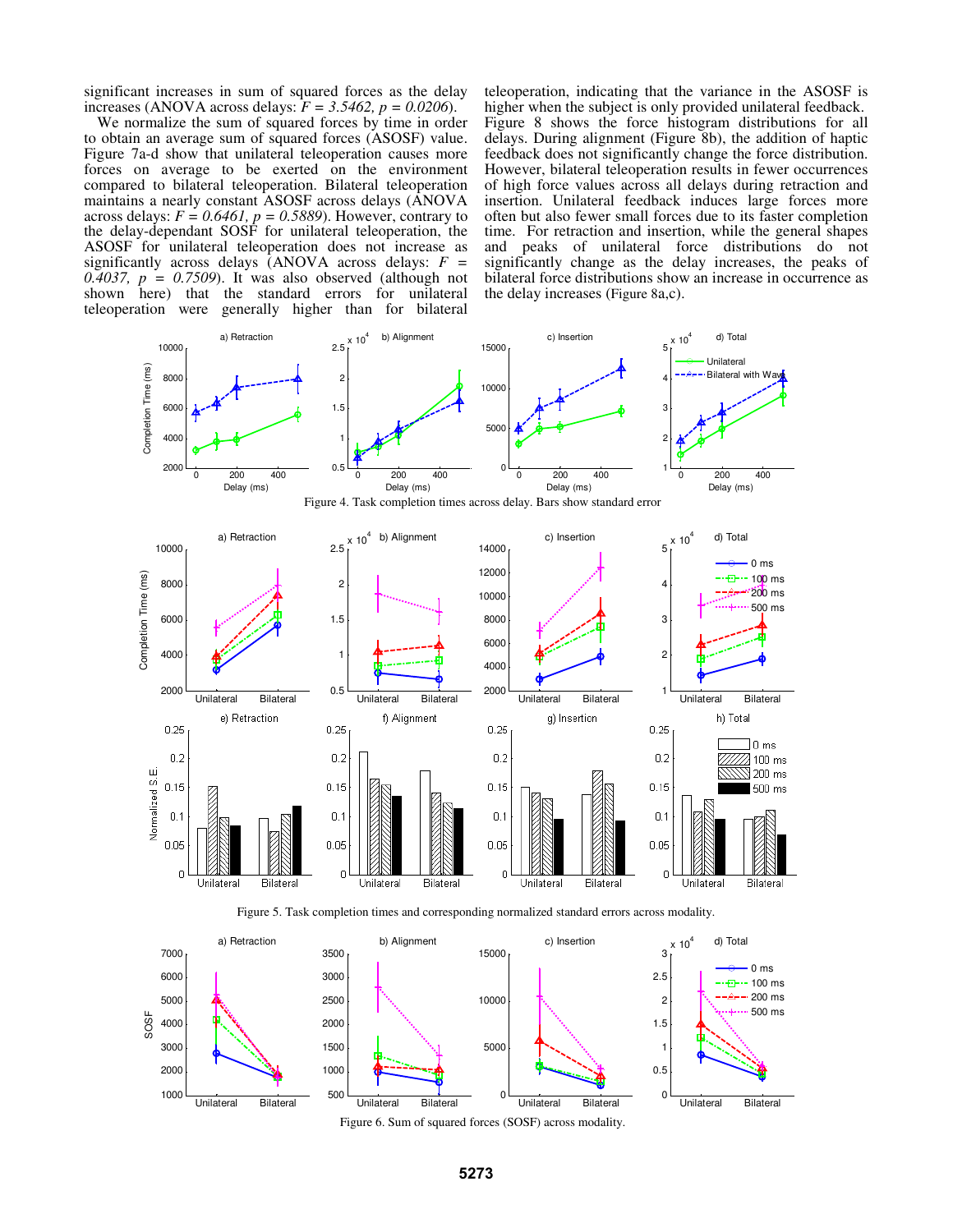

Figure 7. Average sum of squared forces (ASOSF) across modality.



Figure 8. Force histogram distribution across delay.

Table 1. Summary of the effects of unilateral and bilateral control on task performance metrics (under delay)

| Metric $\setminus$ Modality                | Unilateral                        | <b>Bilateral</b>                   |
|--------------------------------------------|-----------------------------------|------------------------------------|
| Time required to<br>complete the task      | less time                         | more time                          |
| <b>Force interactions</b><br>(SOSF, ASOSF) | higher forces                     | lower forces                       |
| <b>Force Histograms</b>                    | forces lie over a<br>larger range | forces lie over a<br>tighter range |

## V. DISCUSSION

Studies have shown that teleoperation with haptic feedback allows users to perform certain tasks with greater success than without haptic feedback. However, when teleoperation is performed under a significant delay, the fidelity of haptic teleoperation is limited. In this paper, we directly measured the performance benefits of delayed force feedback in a simple assembly task. This was accomplished by comparing bilateral teleoperation to unilateral teleoperation across different delays, and characterizing performance

based upon the time required to complete a task and the forces exerted against the environment. Summarized versions of the results are given in Table 1.

The results show that bilateral teleoperation causes tasks to take more time compared to unilateral teleoperation regardless of the time delay. The difference was observed only during the insertion and extraction phases of the task, which is consistent with the observation that good coordination of forces is needed to accomplish closetolerance assembly tasks [15], and that the alignment subtask is largely position constrained. This result suggests that, given haptic feedback, users are more mindful of minimizing forces, which comes at the expense of speed.

We also showed that regardless of feedback modalities, completion times still increase significantly as delay increases, and therefore bilateral teleoperation was shown to take the longest time across all delays. For teleoperation applications where the completion time is the highest priority constraint, these results suggest that not providing additional feedback may in fact be a better option than providing haptic feedback as the user will likely require more time to complete a task when given feedback from these modalities.